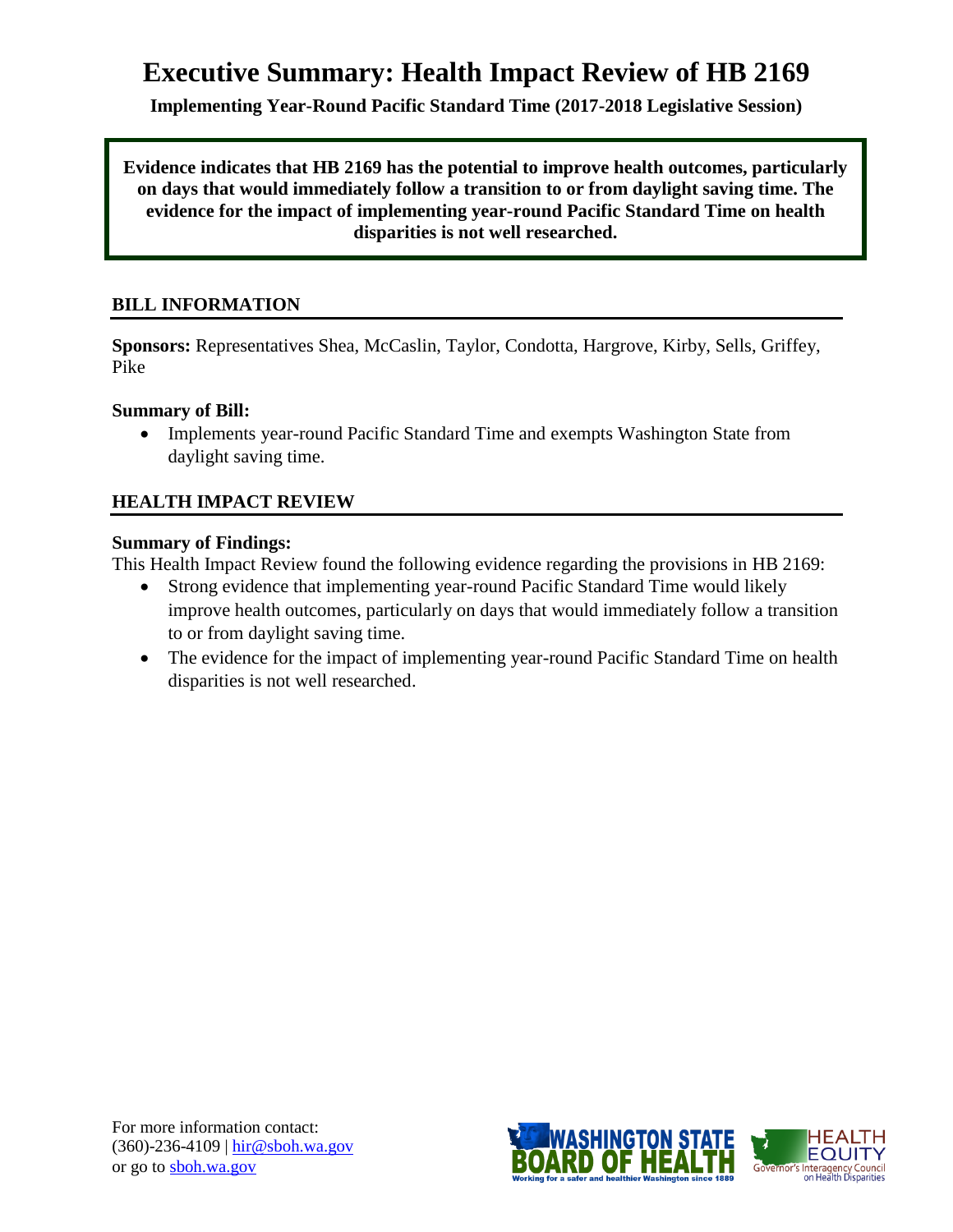# **Health Impact Review of HB 2169**

**Implementing Year-Round Pacific Standard Time (2017-2018 Legislative Session)**

# **March 28th , 2017**

Staff Contact: Alexandra Montaño

# **Contents**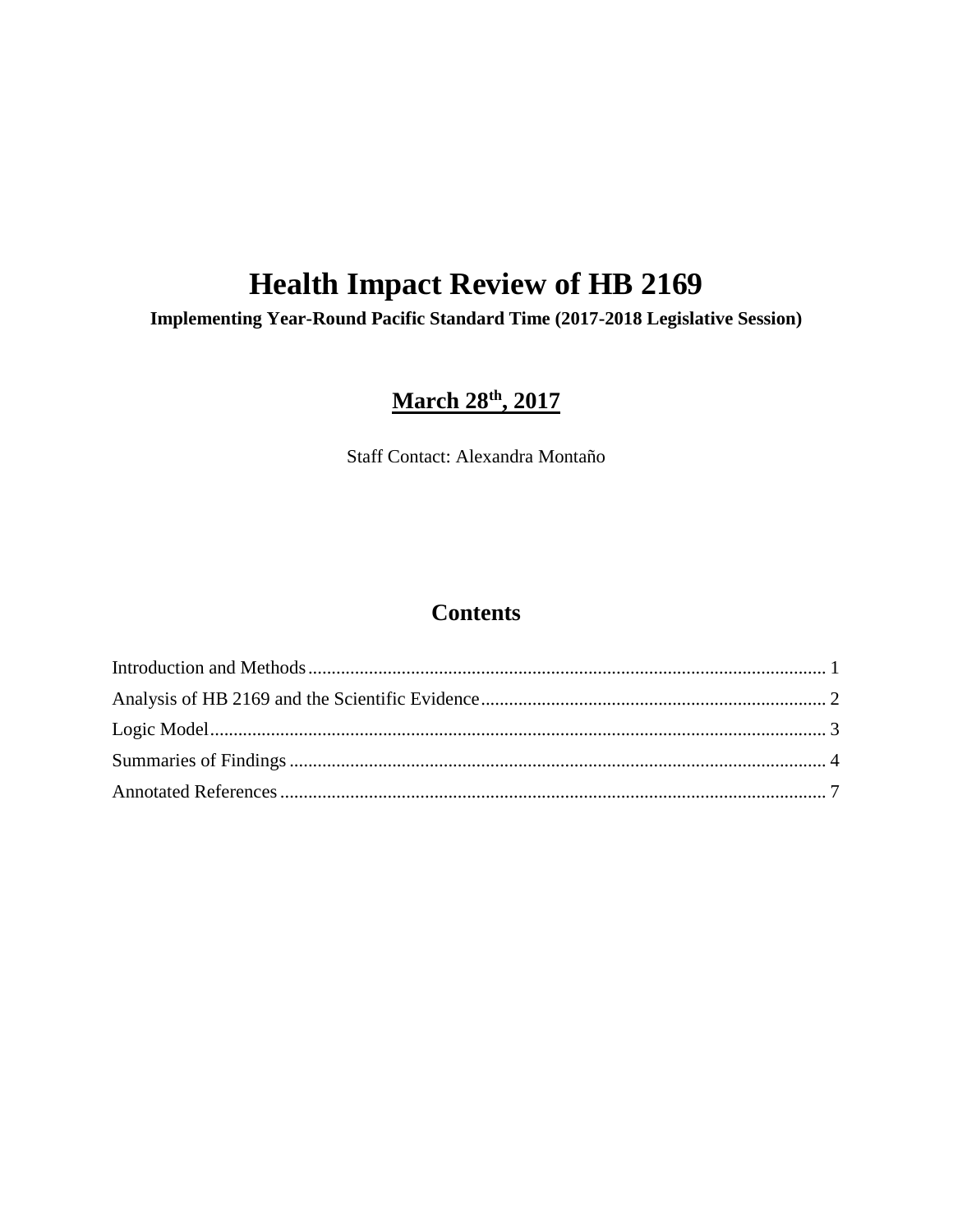# **Introduction and Methods**

<span id="page-2-0"></span>A Health Impact Review is an analysis of how a proposed legislative or budgetary change will likely impact health and health disparities in Washington state [\(RCW 43.20.285\)](http://apps.leg.wa.gov/rcw/default.aspx?cite=43.20.285). For the purpose of this review 'health disparities' have been defined as the differences in disease, death, and other adverse health conditions that exist between populations [\(RCW 43.20.270\)](http://apps.leg.wa.gov/rcw/default.aspx?cite=43.20.270). This document provides summaries of the evidence analyzed by State Board of Health staff during the Health Impact Review of House Bill 2169 [\(HB 2169\)](http://lawfilesext.leg.wa.gov/biennium/2017-18/Pdf/Bills/House%20Bills/2169.pdf) from the 2017-2018 legislative session.

Staff analyzed the content of HB 2169 and created a logic model depicting possible pathways leading from the provisions of the bill to health outcomes. We consulted with experts and contacted stakeholders with diverse perspectives on the bill. State Board of Health staff can be contacted for more information on which stakeholders were consulted on this review. We conducted objective reviews of the literature for each pathway using databases including PubMed and Google Scholar.

The following pages provide a detailed analysis of the bill including the logic model, summaries of evidence, and annotated references. The logic model is presented both in text and through a flowchart (Figure 1). The logic model includes information on the strength of the evidence for each relationship. The strength-of-evidence has been defined using the following criteria:

- **Not well researched:** the literature review yielded few if any studies or only yielded studies that were poorly designed or executed or had high risk of bias.
- **A fair amount of evidence:** the literature review yielded several studies supporting the association, but a large body of evidence was not established; or the review yielded a large body of evidence but findings were inconsistent with only a slightly larger percent of the studies supporting the association; or the research did not incorporate the most robust study designs or execution or had a higher than average risk of bias.
- **Strong evidence:** the literature review yielded a large body of evidence on the relationship (a vast majority of which supported the association) but the body of evidence did contain some contradictory findings or studies that did not incorporate the most robust study designs or execution or had a higher than average risk of bias; or there were too few studies to reach the rigor of 'very strong evidence'; or some combination of these.
- **Very strong evidence:** the literature review yielded a very large body of robust evidence supporting the association with few if any contradictory findings. The evidence indicates that the scientific community largely accepts the existence of the association.

This review was subject to time constraints, which influenced the scope of work for this review. The annotated references are only a representation of the evidence and provide examples of current research. In some cases only a few review articles or meta-analyses are referenced. One article may cite or provide analysis of dozens of other articles. Therefore the number of references included in the bibliography does not necessarily reflect the strength-of-evidence. In addition, some articles provide evidence for more than one research question so they are referenced multiple times.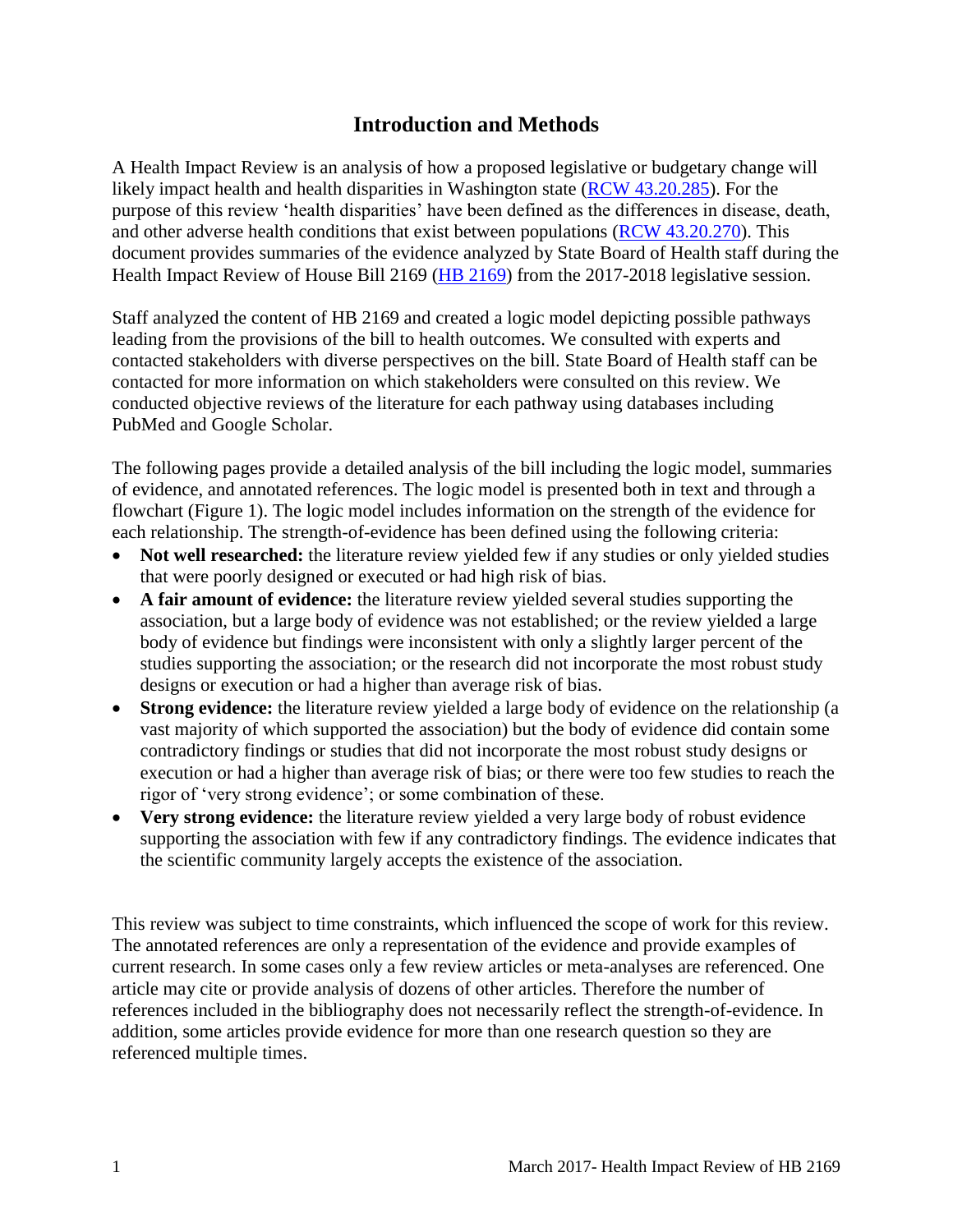# **Analysis of HB 2169 and the Scientific Evidence**

#### <span id="page-3-0"></span>*Summary of HB 2169*

• Implements year-round Pacific Standard Time (PST) and exempts Washington State from daylight saving time (DST).

#### *Health impact of HB 2169*

Evidence indicates that HB 2169 has the potential to improve health outcomes, particularly on days that would immediately follow a transition to or from daylight saving time. The evidence for the impact of implementing year-round PST on health disparities is not well researched.

#### *Pathways to health impacts*

The potential pathways leading from the provisions of HB 2169 are depicted in Figure 1. There is strong evidence that implementing year-round PST would likely improve health outcomes such as heart attack and stroke, particularly on the days that would have immediately followed a transition to or from daylight saving time.<sup>1-11</sup> The likely impact of implementing year-round PST on health disparities is not well researched.

Due to time limitations we only researched the most direct connections between the provisions of the bill, health, and health disparities and did not explore the evidence for all possible pathways. For example, potential pathways that were not researched include:

 Evidence of how changing to and from daylight saving time impacts economic growth, energy use, agriculture, or crime.

#### *Magnitude of impact*

Because this bill would implement year-round PST for Washington State, the population that is likely to be impacted would be all Washington residents. Evidence from the literature does highlight a few populations that appear to have higher risk for adverse health events around the time of the transition to DST such as those taking cardiac medications,<sup>5</sup> those with low cholesterol and triglycerides,<sup>5</sup> individuals under the age of  $65$ ,<sup>6</sup> and those with other comorbidities (hypertension, diabetes, etc.).<sup>10</sup> Further, the evidence also suggests that individuals who already have trouble sleeping, children, and the elderly may have more trouble adjusting following the transition to DST in the spring.<sup>4,9</sup>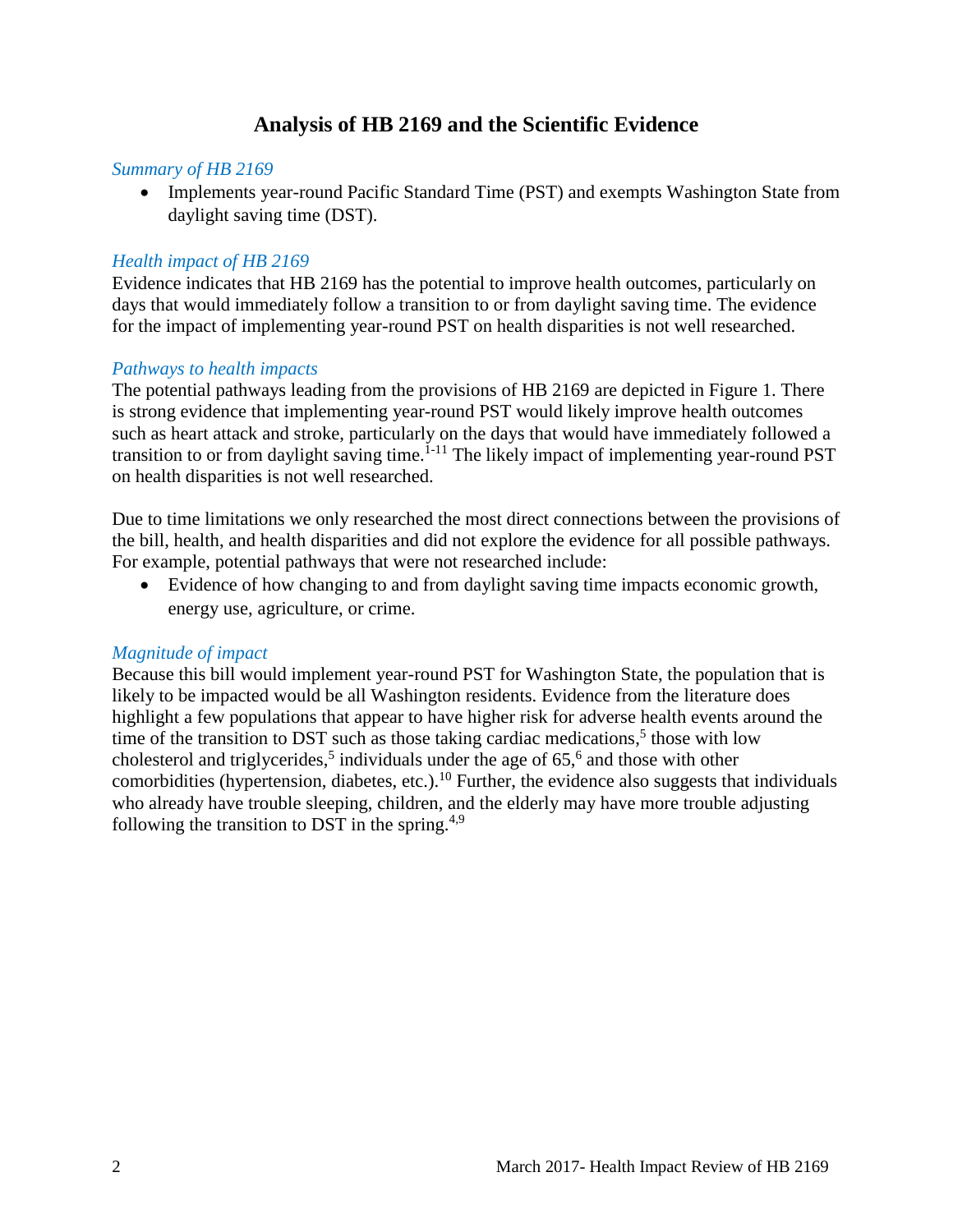# **Logic Model**

<span id="page-4-0"></span>



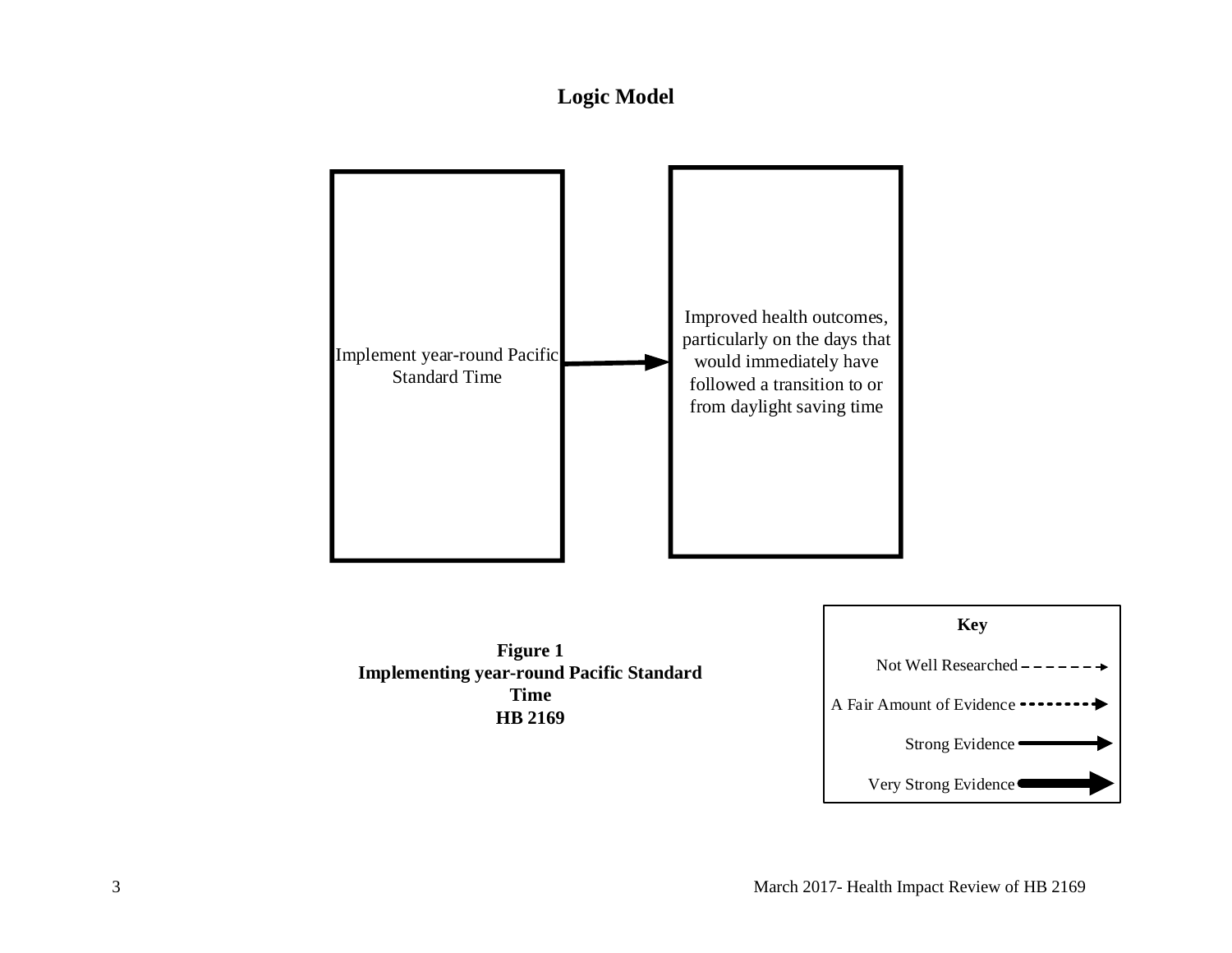# **Summaries of Findings**

#### <span id="page-5-0"></span>**Will implementing year-round Pacific Standard Time in Washington improve health outcomes?**

There is strong evidence that implementing year-round Pacific Standard Time (PST) would improve health outcomes, particularly on days that would immediately follow a transition to or from DST. While the strength of evidence for the relationship between implementing year-round PST and any one particular health outcome varies, the body of evidence between implementing year-round PST and health outcomes as a whole is strong. Additionally, some health outcomes had conflicting findings in the literature and were therefore not included in the strength of evidence analysis. The strength of evidence for this research question focuses only on the literature for heart attacks and stroke. A summary of the research not included regarding DST and traffic accidents, work-related accidents, depressive episodes, and suicide is summarized at the end of this section beginning on page 5.

#### *Heart Attack*

A number of studies have examined the relationship between daylight saving time transitions and the incidence of heart attacks. One study found a 29% increase the incidence of non-fatal acute myocardial infarctions (AMI) during the first four workdays after the transition to DST in the spring and a 44% increase during the first four workdays following the transition out of DST in the fall.<sup>2</sup> In the spring, the effect was greatest on the Monday following the transition and was also more pronounced among men. In the fall, the effect was more delayed with peaks on Tuesday and Thursday. There was also a more pronounced effect for women, and individuals who were employed, not taking a beta-blocker and who were not engaging in physical activity (a known trigger for AMI) in the fall.<sup>2</sup> Other studies have found a more pronounced risk for AMI following the transition to DST in the spring that occurs within the first week, with the most significant peaks occurring on the first day or first three days after DST.<sup>5-7</sup> A number of studies found no association between heart attacks and the transition back to standard time in the fall, but a few studies noted a decrease in the incidence of heart attacks during this time. For example, one study found that the Tuesday following a DST shift in the fall was significant for decreasing AMI count by 21%, and another found that the incidence of AMI significantly decreased the Monday following the transition.<sup>8,10</sup> It is worth noting that some studies found that while there were peaks in the number of cases in the days following a transition to or from DST, overall there were not increases in the number of total cases within the year.<sup>7,8,10</sup>

#### *Stroke*

One study identified a relationship between shifting to DST and the risk of stroke. In this study, after a DST transition, the incidence of ischemic stroke (IS) increased in the first two days. Overall, the incidence did not change compared to control weeks but the timing of events was impacted by a DST transition. When compared with men, women were more susceptible to temporal changes after DST transitions and older patients also had a significant increased risk of IS following a DST transition. $^{11}$ 

For both heart attacks and strokes, one of the underlying factors that most studies discuss is the impact that DST has on sleep and circadian rhythm, and how these factors impact health outcomes. One literature review examined studies that looked at the impacts of DST on sleep.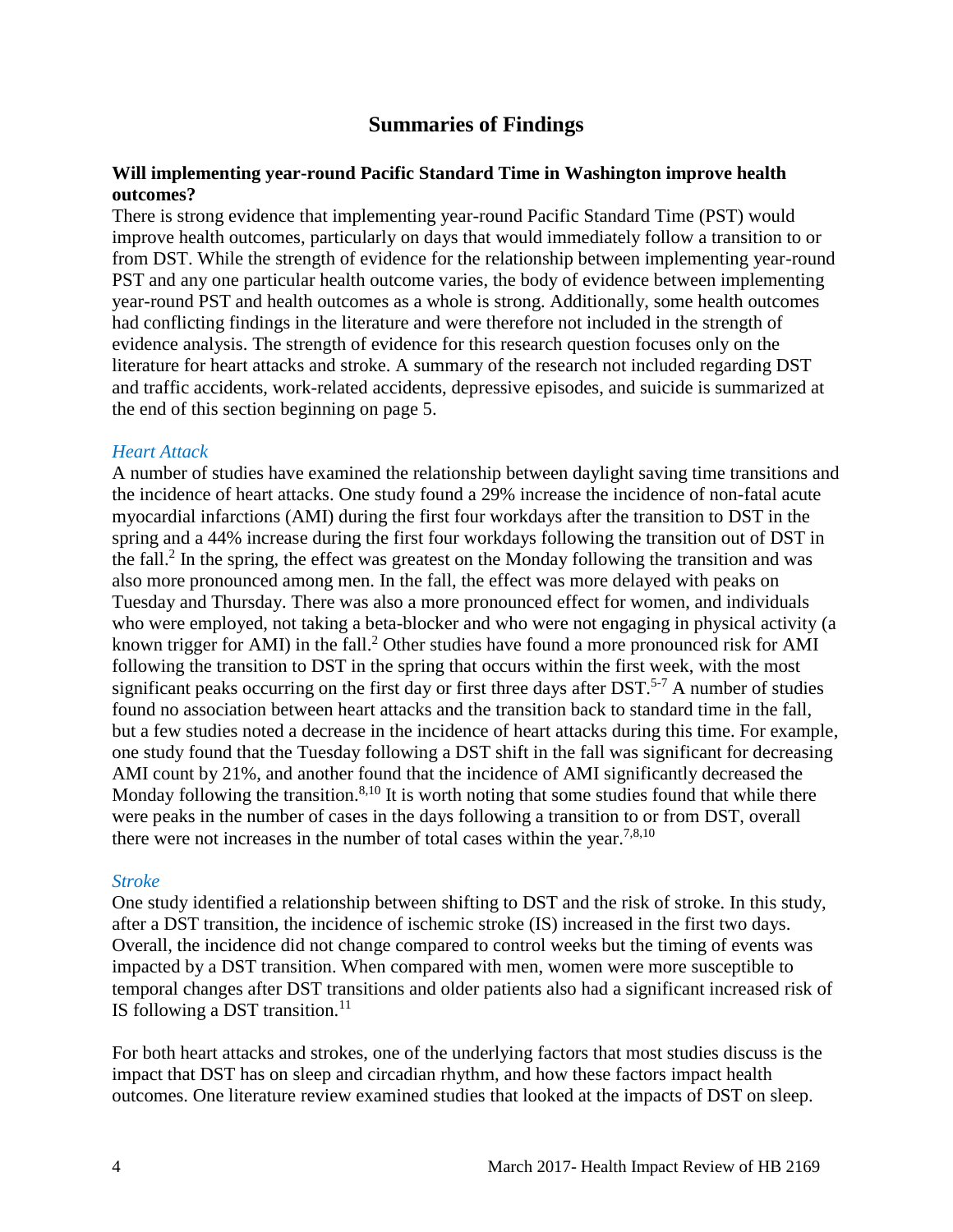Summarizing the findings from 13 studies, the author concludes that, "[t]he start of daylight saving time in the spring is thought to lead to the relatively inconsequential loss of 1 hour of sleep on the night of the transition, but data suggests that increased sleep fragmentation and sleep latency present a cumulative effect of sleep loss, at least across the following week, perhaps longer. The autumn transition is often popularized as a gain of 1 hour of sleep but there is little evidence of extra sleep on that night. The cumulative effect of five consecutive days of earlier rise times following the autumn change again suggests a net loss of sleep across the week."<sup>4</sup> These impacts on sleep, and the closely synchronized circadian system, may increase the incidence of outcomes such as stroke and heart attack, particularly among those already at risk.

#### *Traffic accidents*

The literature regarding traffic accidents and DST has mixed conclusions. One study found that the transition to DST in the spring increased the amount of traffic on the roads due to more people taking advantage of afternoon daylight hours, however the impact of DST on traffic accidents is not statistically significant in the spring or in the fall.<sup>12</sup> However, another study found following the spring DST transition, fatal accidents increased on the Monday following the transition, with no significant changes on the Saturday or Sunday of the shift.<sup>13</sup> For the fall DST change, the authors found that fatal accidents increased the Sunday prior to the shift, possibly due to the perceived benefit of being able to stay out for an extra hour the night before.<sup>13</sup> Finally, a third study found that there was an increase in pedestrian fatal crashes after the transition back to standard time in the fall.<sup>14</sup> They suggest that this was due to more darkness during afternoon commute times. Overall, the authors found that shifting an hour of daylight to the evening hours decreased the number of fatal crashes that occurred. They also estimated that 901 fewer fatal crashes would have occurred, including 727 involving pedestrians and 174 involving vehicle occupants, if daylight saving time had been in place all year during the study years (1987-1991).<sup>14</sup> A literature review looked at 7 other studies in addition to the ones mentioned above and of these, 2 found mixed results for spring versus fall, 3 found a significant increase in traffic accidents, and 2 found no significant increase in accidents.<sup>4</sup>

# *Work-related accidents*

The literature regarding work-related accidents and DST is also conflicting. Looking first at work-related accidents and occupational injury, two articles found no significant difference in workplace accident frequency between the week before and the week after the shift in the spring and fall. 15,16 The authors of one study did notice a trend in annual and seasonal variation of workplace accidents, which they attribute to seasonal changes in weather conditions.<sup>15</sup> Alternatively, Barnes et al. examined national mining injury data from the National Institute for Occupational Safety and Health from 1983-2006 and found that on the Monday following a transition, there are, on average, 3.6 more mining injuries and this translates to 2,649 more days of work lost due to injury than on non-transition days.<sup>17</sup> This suggests that the injuries that occur on these days are more severe. The second data set this group used was from the American Time Use Survey of the Bureau of Labor Statistics and they aimed to understand the link between phase changes (i.e. DST transitions) and sleep quantity. Results from this study indicate that, "...on Mondays directly following the switch to Daylight Saving Time, workers sleep on average 40 min less than on other days. On Mondays directly following the switch to Standard Time— in which 1 hour is gained—there are no significant differences in sleep, injury quantity, or injury severity."<sup>17</sup> The authors conclude that the transition between daylight saving time and standard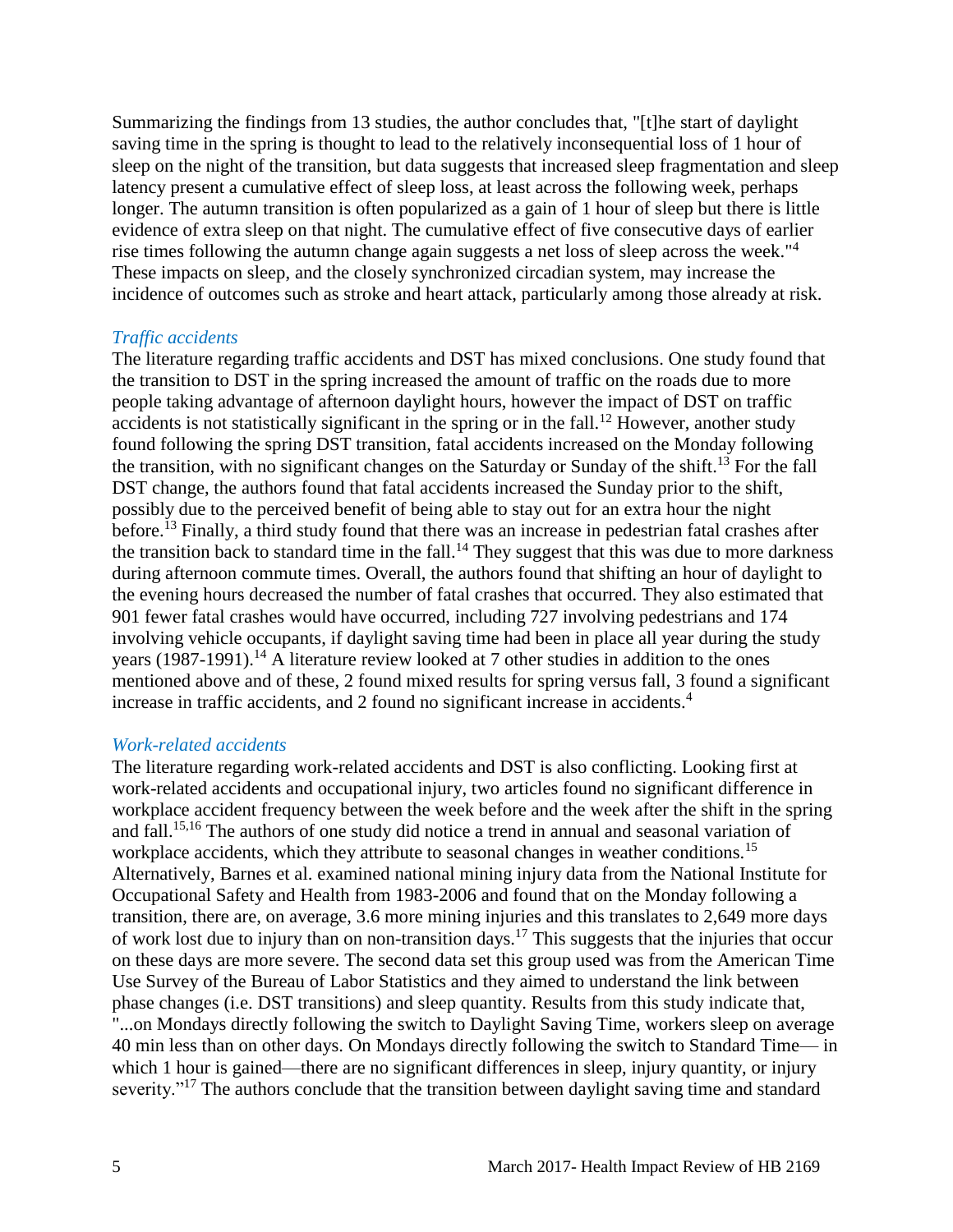time put employees in danger and that as a practical application, employers should be mindful of scheduling dangerous work activities around a phase shift.<sup>17</sup>

#### *Depressive Episodes and Suicide*

Two additional studies examine the association between DST, depressive episodes, and suicides.<sup>1,3</sup> The first article found that the transition from DST to standard time in the fall was associated with an 11% increase in unipolar depressive episodes that dissipated over a 10 week period.<sup>3</sup> There were no differences following the transition to DST in the spring. The authors hypothesize that these findings have less to do with the changes in circadian rhythm patterns due to the time change but are perhaps a result of the distress caused by a shortening of daylight hours in the fall.<sup>3</sup> In the second study, the authors found that there were no differences in rates of suicide in Australia around DST compared to the rest of the year for females.<sup>1</sup> However, for men, there was a significant increase in incidence at 2 and 4 weeks following the change to DST in the spring compared to the weeks after DST finished in the fall and the rest of the year. After adjusting for season, which is a significant predictor of suicide, the relationship was greatly weakened. There was also no significant relationship in suicides for men in the 2 weeks or 4 weeks after the start of DST and the rest of the spring season. Prior to 1986, there was a significant increase in suicides in the weeks following the transition out of DST in the fall but the relationship was no longer significant after this time.<sup>1</sup>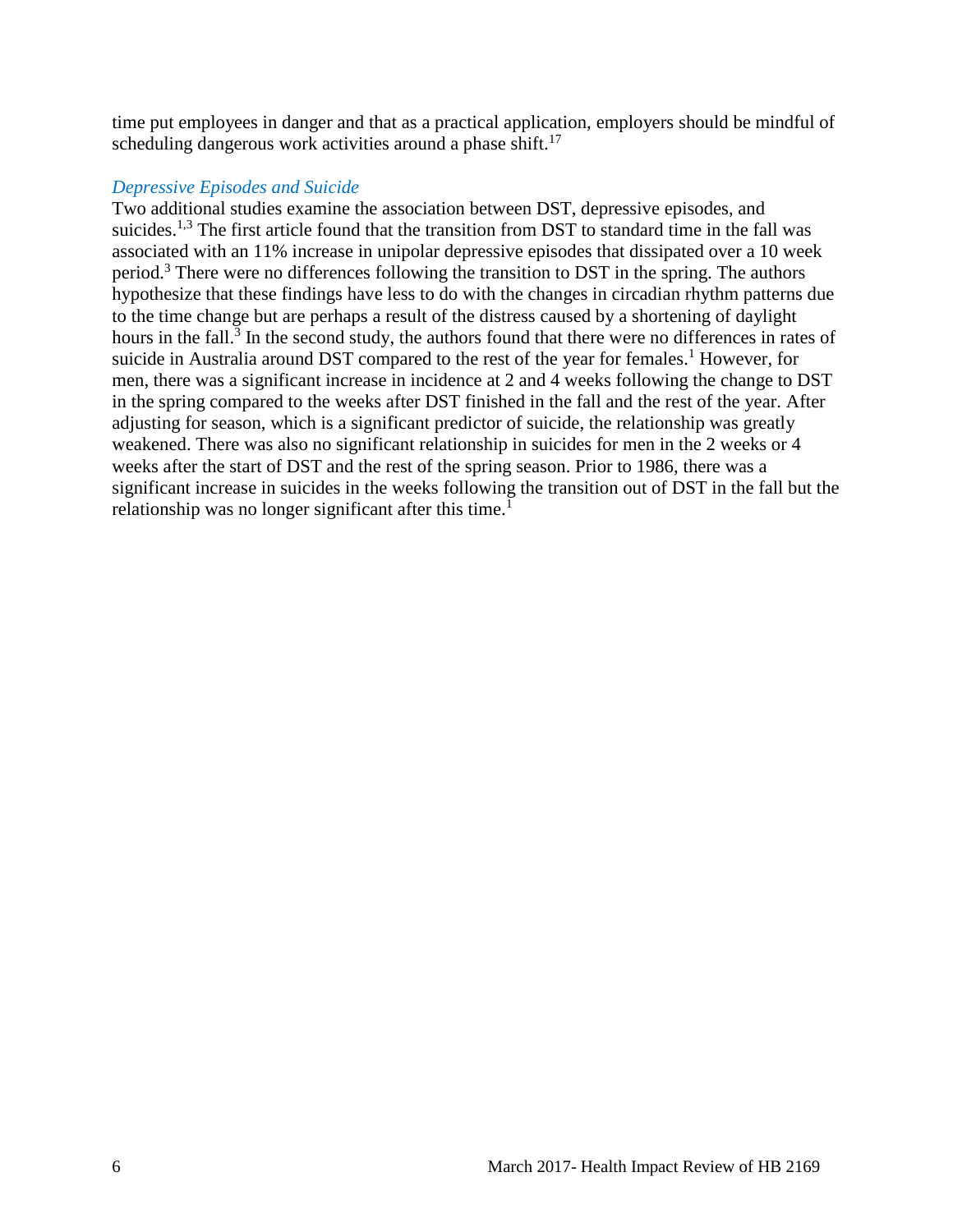# **Annotated References**

## 1. **Berk Michael, Dodd Seetal, Hallam Karen, et al. Small shifts in diurnal rhythms are associated with an increase in suicide: The effect of daylight saving.** *Sleep and Biological Rhythms.* **2008;6(1):22-25.**

In this study, the authors utilized a list of registered suicide deaths from the Australian Bureau of Statistics to see whether the small shift in time associated with transitioning to and from daylight saving time (DST) has a measurable impact on suicide rates. Using data from 1971-2001, the authors analyzed 47,215 male and 14,383 female suicide deaths from across Australia and compared death rates at 2 and 4 week time periods after the start of DST and at the return to "normal time". The authors found that there were no differences in rates of suicide around DST compared to the rest of the year for the female data set. However, for men, there was a significant increase in incidence at 2 and 4 weeks following the change to DST in the spring compared to the weeks after DST finished in the fall and the rest of the year. However, after adjusting for season, which is a significant predictor of suicide, the relationship was greatly weakened. There was also no significant relationship in suicides for men in the 2 weeks or 4 weeks after the start of DST and the rest of the spring season. Prior to 1986, there was a significant increase in suicides in the weeks following the transition out of DST in the fall but the relationship was no longer significant after this time. The authors did note that in general, suicides among men are three times greater than those in women so this finding may be reflecting this difference.

#### 2. **Culic V. Daylight saving time transitions and acute myocardial infarction.**  *Chronobiology international.* **Jun 2013;30(5):662-668.**

Culic et al. present findings from a study that aimed to investigate the association between the transitions to and from daylight saving time (DST) and incidence of acute myocardial infarction (AMI) in Croatia. The data set included data for 2,412 patients from 1990-1996 in Split, Croatia. Patients were interviewed in the hospital about the time of AMI and possible triggers such as physical activity, meals eaten, surgery, sexual activity, nicotine or alcohol abuse, etc. The authors reported the incidence ratios for the week following each of the DST transitions and the incidence ratio for each day during that posttransitional week. There was a significant increase in both posttransitional weeks and a significant decrease in the 2 week period following the posttransitional week for both spring and fall. Overall, the findings suggest a 29% increase in the incidence of non-fatal AMI during the first four workdays after the transition to DST in the spring and a 44% increase during the first four workdays following the transition out of DST in the fall. In the spring, the effect was greatest on the Monday following the transition and was also more pronounced among men. In the fall, the effect was more delayed with peaks on Tuesday and Thursday. In the fall there was also a more pronounced effect for women, and individuals who were employed, not taking a beta-blocker and who were not engaging in physical activity. The authors conclude that this study provides evidence to support the possibility that DST transitions may increase the risk of AMI through the pathway of sleep disturbances, and that risk appears to vary by a number of factors.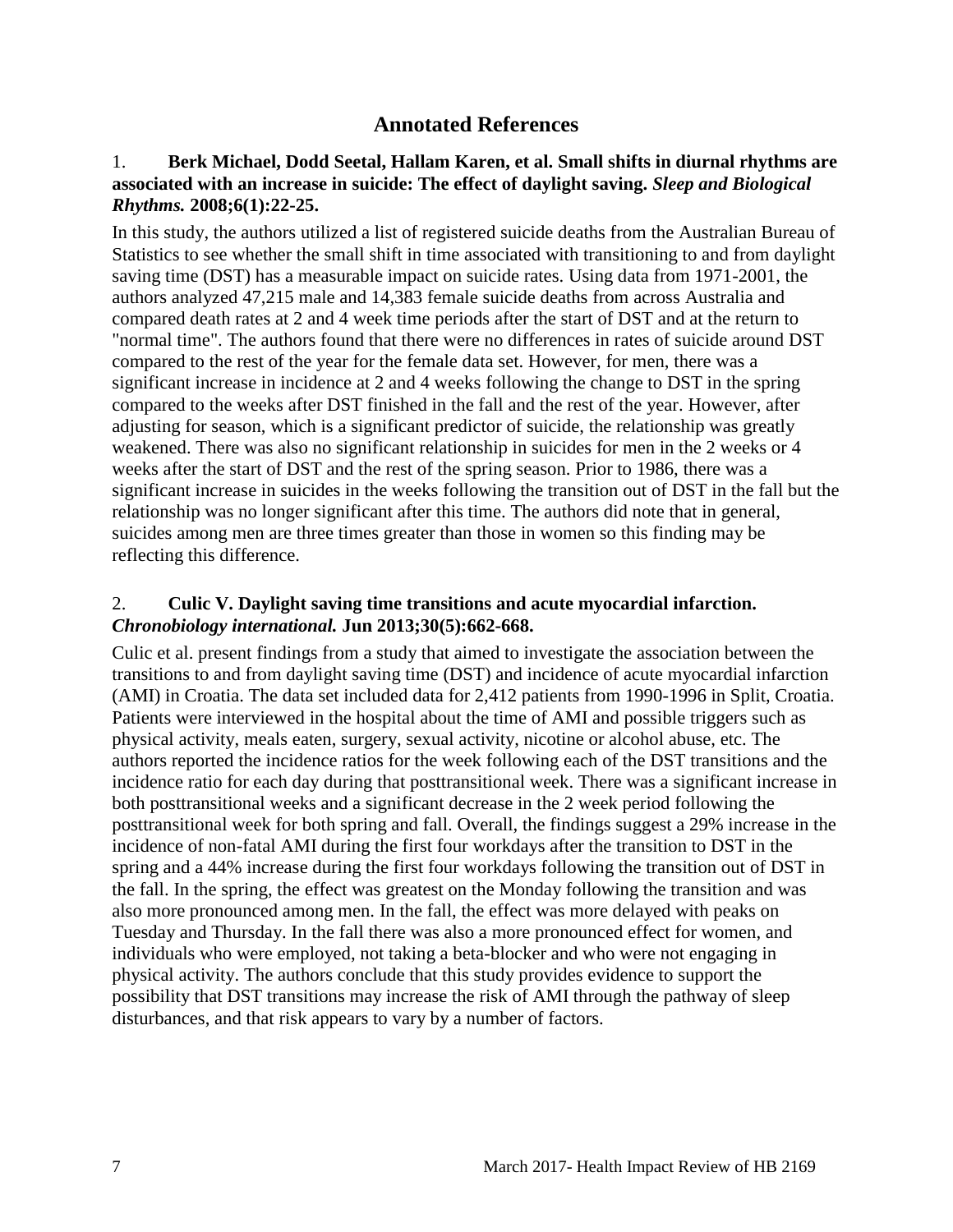# 3. **Hansen B. T., Sonderskov K. M., Hageman I., et al. Daylight savings time transitions and the incidence rate of unipolar depressive episodes.** *Epidemiology.* **Oct 20 2016.**

Hansen et al. aimed to investigate the impact that daylight saving time (DST) transitions have on the incidence rate of unipolar depressive episodes. The study utilized data from the Danish Psychiatric Central Research Register (DPCRR) for all primary diagnoses of unipolar depressive episodes and bipolar disorder from January 1995 through December 2012. To analyze the data the authors used a time series intervention analysis and observed trends in the weeks following the transitions to and from DST. The transition from DST to standard time in the fall was associated with an 11% increase in unipolar depressive episodes that dissipated over a 10 week period. There were no differences following the transition to DST in the spring. The authors hypothesize that these findings are not as much do to changes in circadian rhythm patterns due to the time change but perhaps a result of the distress of marking the shortening of daylight hours in the fall.

# 4. **Harrison Y. The impact of daylight saving time on sleep and related behaviours.**  *Sleep medicine reviews.* **Aug 2013;17(4):285-292.**

In this review article, Harrison aimed to explore the literature to understand the immediate impact that the transition to and from daylight saving time (DST) has on sleep and to evaluate the evidence regarding the link between sleep disruption and other short-term outcomes of DST such as accidents, illness, health, and performance. Harrison examined 13 studies that presented data on the relationship between DST and sleep. Summarizing the findings from these studies, the author concludes that, "The start of daylight saving time in the spring is thought to lead to the relatively inconsequential loss of 1 h of sleep on the night of the transition, but data suggests that increased sleep fragmentation and sleep latency present a cumulative effect of sleep loss, at least across the following week, perhaps longer. The autumn transition is often popularised as a gain of 1 h of sleep but there is little evidence of extra sleep on that night. The cumulative effect of five consecutive days of earlier rise times following the autumn change again suggests a net loss of sleep across the week." Harrison also looked at traffic accidents and DST and found mixed results. of the 9 studies examined, 2 found mixed results for spring versus fall, 4 found a significant increase in traffic accidents, and 3 found no significant increase in accidents.

# 5. **Janszky I., Ahnve S., Ljung R., et al. Daylight saving time shifts and incidence of acute myocardial infarction--Swedish Register of Information and Knowledge About Swedish Heart Intensive Care Admissions (RIKS-HIA).** *Sleep medicine.* **Mar 2012;13(3):237-242.**

Using data from the Register of Information and Knowledge about Swedish Heart Intensive Care Admissions (RIKS-HIA), Janszky et al. aimed to understand risk associated with daylight saving time (DST) on acute myocardial infarctions (AMI) and the role individual factors may play on this interaction. The individual level factors examined were age, sex, history of cardiac events, diabetes, hypertension, smoking, BMI, lipids, and medication. Patients from the RIKS-HIA were included in the analysis if they were admitted to the coronary care unit of a participating hospital between 1995 and 2007. The authors found that there was a short term increase in risk for AMI for the first week after transitioning into DST in the spring (incidence ratio= 1.039, confidence interval= 1.003-1.075). There was not a statistically significant effect of transitioning out of DST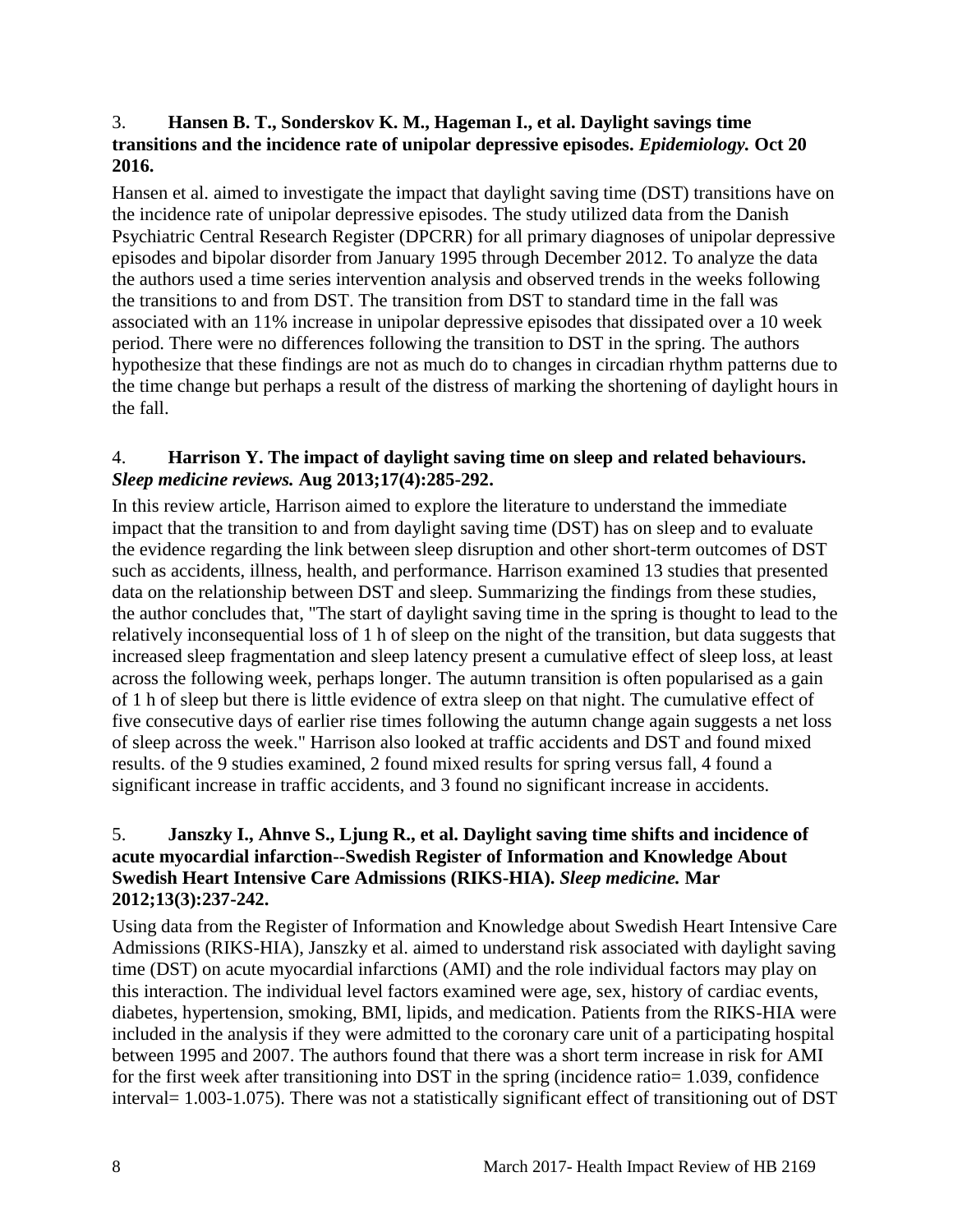in the fall. In the spring, the risk was more pronounced among those taking cardiac medications and those with low cholesterol and triglycerides. In the fall, there was a lower incidence among patients with hyperlipidemia and those taking statins and calcium-channel blockers. The authors conclude that even small disturbances to sleep may increase the risk of AMI and that vulnerable individuals might benefit from avoiding such sudden changes in their biological rhythms.

# 6. **Janszky I., Ljung R. Shifts to and from daylight saving time and incidence of myocardial infarction.** *New England Journal of Medicine.* **2008;359(18):1966-1968.**

In this correspondence, Janszky et al. present an overview of their study that aimed to examine the influence that transitioning to and from daylight saving time has on acute myocardial infarction (AMI). Using data from the Swedish Myocardial Infarction Register, the authors compared the incidence of AMI on each of the 7 days following the spring and autumn transitions and compared these incidences to the mean of the corresponding weekday 2 weeks before and 2 weeks after the particular day of interest. The authors provide an example indicating that, "the Tuesday after the transition, we would have divided the incidence on that Tuesday by the mean of the incidence on the Tuesday 2 weeks earlier and the incidence on the Tuesday 2 weeks later." The data analyzed was for all AMI in Sweden from 1987-2006. In the spring, the incidence of AMI was significantly higher for the first 3 weekdays following the transition to daylight saving time while only the first weekday was significantly increased during the autumn transition. The authors also noted that the spring transition was more pronounced in women while the autumn transition was more pronounced in men. Overall, the transitions were more pronounced for people under the age of 65. Potential explanations for the findings include adverse effects of sleep deprivation and circadian misalignment, mental stress of a new work week, and the impact of a later bedtime but earlier wake time at the beginning of a work week.

# 7. **Jiddou M. R., Pica M., Boura J., et al. Incidence of myocardial infarction with shifts to and from daylight savings time.** *The American journal of cardiology.* **Mar 01 2013;111(5):631-635.**

Jiddou et al. conducted a retrospective case-control study to determine the incidence ratio of acute myocardial infarction (AMI) immediately following the shift to and from daylight savings time (DST). The authors reviewed 935 electronic medical records from the Royal Oak and Troy campuses of the Beaumont Hospitals in Michigan. Cases were selected by primary diagnosis of AMI the week after the spring transition to DST and the week after the shift back to standard time in autumn. Controls were selected based on comparable diagnoses 2 weeks before and 2 weeks after the shift to and from DST. From October 2006 to April 2012, 328 cases and 607 controls were selected. After controlling for confounding factors, the authors found that overall frequency of AMI was similar in the spring and in autumn. The incidence of AMI in the week following the shift to and from DST was not significantly different in spring and in autumn, 1.17 (95% CI 1.00 to 1.36) and 0.99 (95% CI 0.85 to 1.16), respectively. While there were no significant changes from spring to autumn in AMI incidence, the large increase in AMI occurred on the first day (Sunday) after the spring shift  $(1.71, 95\% \text{ CI } 1.09 \text{ to } 2.02; \text{ p} < 0.05)$ . While incidence was lower than expected following the autumn shift, the Saturday following the shift (one week after) was significantly greater than any other day that week. The authors conclude that more research needs to be done to determine the biological causes behind this slight increase in AMI incidence following the shift to and from DST.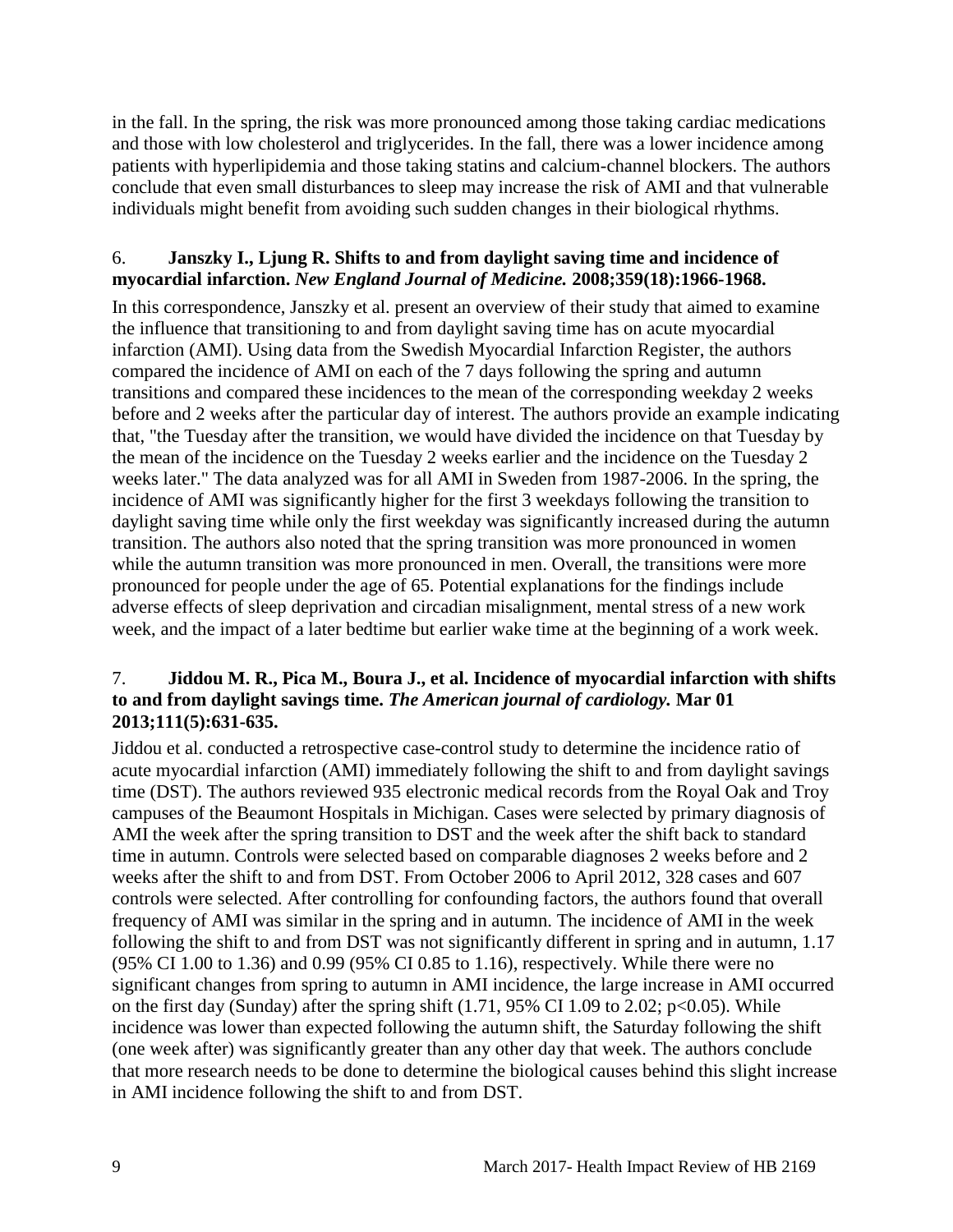# 8. **Sandhu A., Seth M., Gurm H. S. Daylight savings time and myocardial infarction.**  *Open heart.* **2014;1(1):e000019.**

Sandhu, Seth, and Gurm used data from the Blue Cross Blue Shield of Michigan Cardiovascular Consortium Percutaneous Coronary Intervention Quality Improvement Initiative (BMC2-PCI). The authors used this prospective, multicenter registry to determine associations of increased acute myocardial infarction (AMI) following the spring and autumn daylight savings time (DST) changes. Hospital admissions for AMI between January 2010 and September 2013 were recorded and entered into the BCM2-PCI registry. After controlling for potential confounding factors, the authors used regression analysis to map yearly, weekly, and seasonal trends in AMI. The Monday following the Spring DST shift was associated with a 24% increase in daily AMI count (p=0.011). The Tuesday following the Autumn DST shift was also significant for decreasing AMI count by 21% (p=0.044). While these findings are significant, other data suggests that the yearly incidence of AMI did not reflect a major increase in cases. The authors suggest that switching to DST in the spring could accelerate events that are likely to occur in particularly vulnerable patients.

# 9. **Schneider A. M., Randler C. Daytime sleepiness during transition into daylight saving time in adolescents: Are owls higher at risk?** *Sleep medicine.* **Oct 2009;10(9):1047- 1050.**

Schneider and Randler conducted a cross-sectional cohort study to determine the effects of daylight savings time (DST) on sleepiness of adolescents in Germany schools in the spring of 2008. Children from three schools volunteered to fill out questionnaires while attending classes the week prior to, during, and after the DST switch. Four hundred and sixty-nine teenagers participated (mean age 13.5 years) during the three week sampling period. After regression, researchers found that sleepiness and being an evening person correlated with increased age. Students who were older and who tended to be night people scored significantly higher for daytime sleepiness in the week after the DST shift. The authors suggest that class and performance tests should not be scheduled in the first week after the DST shift due to increased sleepiness for older students.

# 10. **Sipila J. O., Rautava P., Kyto V. Association of daylight saving time transitions with incidence and in-hospital mortality of myocardial infarction in Finland.** *Annals of medicine.*  **2016;48(1-2):10-16.**

Sipila, Rautava, and Kyto used data from 22 Finnish hospitals to determine association between acute myocardial infarction (AMI) and the spring and autumn shifts in daylight savings time (DST) during 2001-2009. Researchers compared expected incidence and actual incidence for the two weeks prior to and the three weeks following each DST shift. Any year where spring DST occurred on Easter was excluded. After controlling for confounding factors, researchers found that incidence of AMI increased on the Wednesday following the spring transition (IR 1.16; 95% CI 1.01-1.34). After the autumn DST transition, researchers found that incidence of AMI decreased the following Monday (IR 0.85; 95% CI 0.74-0.97), but incidence increased compared to control weeks by the following Thursday (IR 1.15; 95% CI 1.02-1.3). There was no significance in gender differences, but they did find that patients who had other comorbidities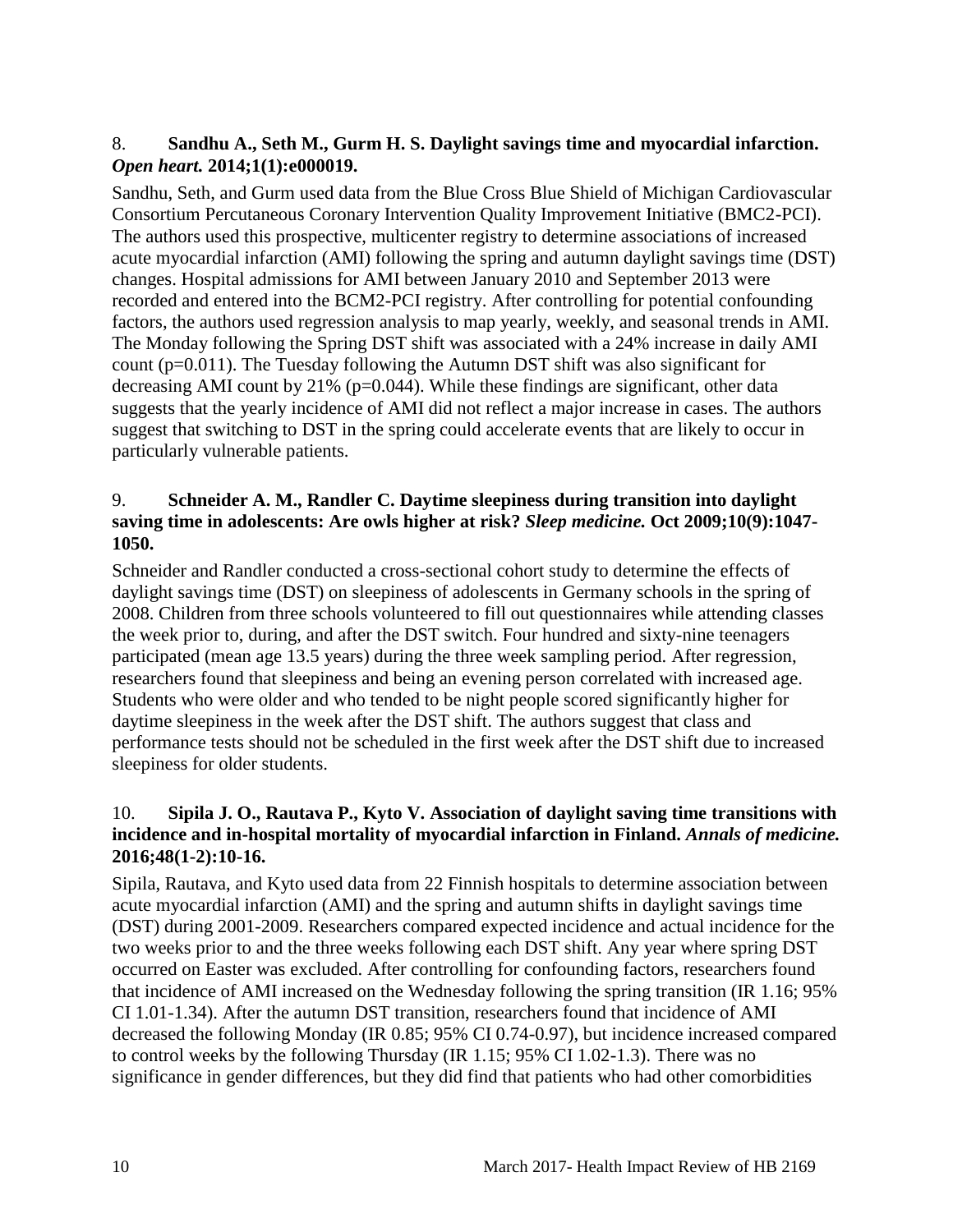were at increased risk of AMI after the spring or autumn DST transition. Overall, there was no impact on overall incidence of AMI but rather a change in the temporal distribution.

# 11. **Sipila J. O., Ruuskanen J. O., Rautava P., et al. Changes in ischemic stroke occurrence following daylight saving time transitions.** *Sleep medicine.* **Nov - Dec 2016;27- 28:20-24.**

Sipila, Ruuskanen, Rautava, and Kyto used data from 20 Finnish hospitals to determine association between acute ischemic stroke (IS) and the spring and autumn shifts in daylight savings time (DST) during 2004-2013. Expected and actual incidence of IS were compared. Over the course of the study, there were a total of 3,033 patients with acute IS in the week following either the spring or autumn DST transition. A total of 11,801 cases of IS occurred during control weeks. After a DST transition, incidence of IS increased in the first two days (RR 1.08; CI 1.01-1.15). Overall, the incidence did not change compared to control weeks but the timing of events was impacted by a DST transition. When compared with men, women were more susceptible to temporal changes after DST transitions. Older patients also had a significant increased risk of IS following a DST transition.

# 12. **Huang A., Levinson D. The effects of daylight saving time on vehicle crashes in Minnesota.** *Journal of safety research.* **Dec 2010;41(6):513-520.**

Huang and Levinson analyzed Minnesota State data between 2001 and 2007 to determine if the spring or fall daylight savings time (DST) transitions had any impact on incidence of vehicle crashes. The authors determined that transition to DST in the spring increased traffic due to more people taking advantage of afternoon daylight hours. The most relevant finding was that the short-term impact of DST on traffic accidents is not statistically significant in the spring or in the fall. The authors suggest that while increased afternoon visibility may have decreased the incidence of vehicle crashes, the increased number of cars on the road may have actually offset those numbers.

# 13. **Varughese J., Allen R. Fatal accidents following changes in daylight savings time: the American experience.** *Sleep medicine.* **2001.**

Varughese and Allen analyzed fatal automobile accident data from the United States National Highway Transportation Safety Administration for a 21-year period from 1975-1995 to determine if there was an association between fatal automobile accidents and the shift to and from daylight savings time (DST). They used data from the Saturday (pre-switch), the Sunday (during the switch), and the Monday (post-switch) of the spring and fall DST transitions. For the spring DST change, the authors found that fatal accidents increased on the Monday following the transition, with no significant changes on the Saturday or Sunday of the shift. For the fall DST change, the authors found that fatal accidents increased the following Sunday, possibly due to the perceived benefit of being able to stay out for an extra hour the night before. The authors suggest that the increase in fatal accidents following the spring and fall transitions to and from DST could be caused by an immediate shift in sleep cycle and behavior adaptation.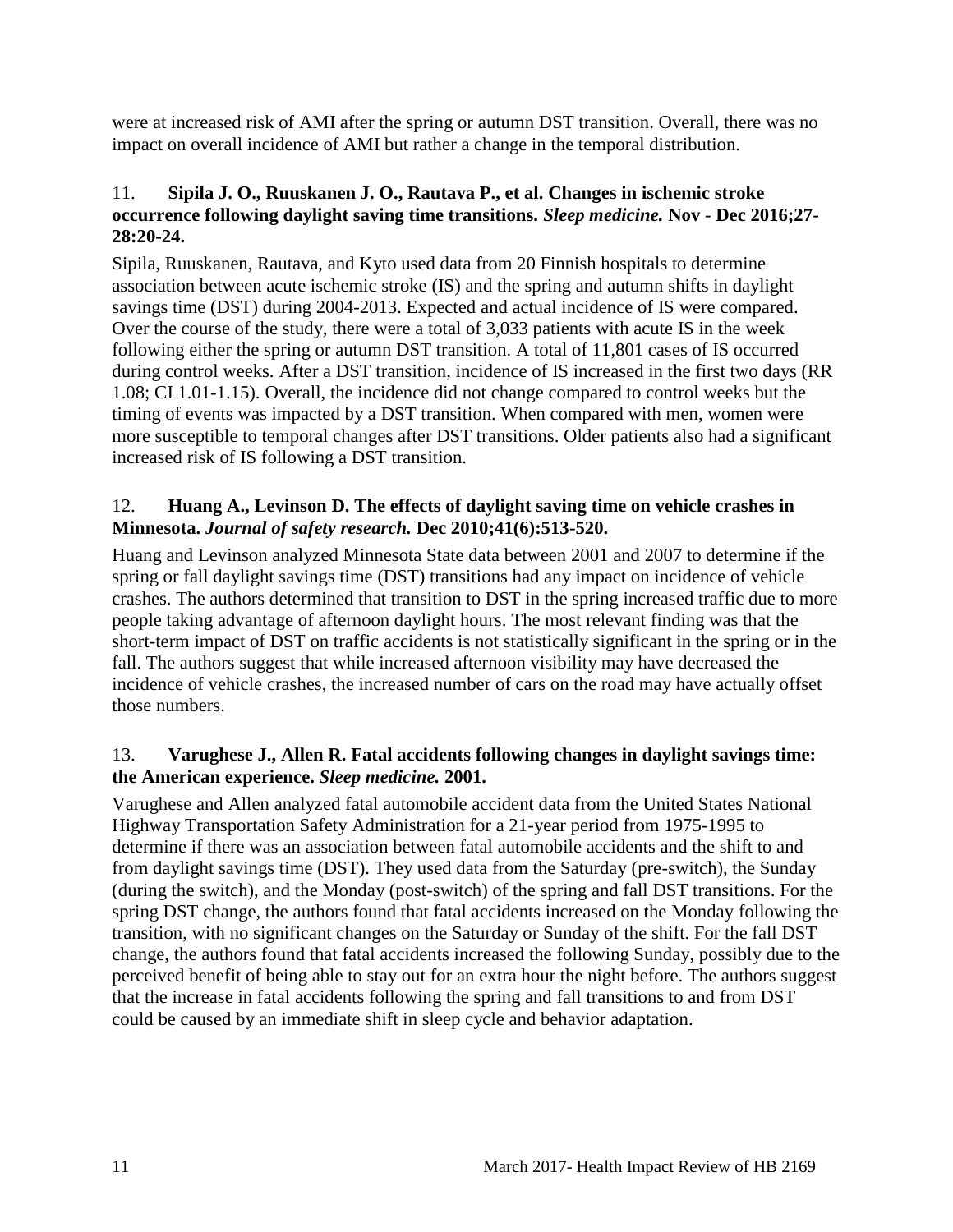# 14. **Ferguson S., Preusser D., Lund A., et al. Daylight saving time and motor vehicle crashes: The reduction in pedestrian and vehicle occupant fatalities.** *American Journal of Public Health.* **1995;85(1):92-95.**

Ferguson and Lund, et al. compared daylight data and fatal vehicle crash data in the United States between the years 1987-1991 during the spring and fall daylight saving time (DST) shifts. The authors found that there was an increase in pedestrian fatal crashes after the transition back to standard time in the fall. They suggest that this was due to more darkness during afternoon commute times. Overall, the authors found that shifting an hour of daylight to the evening hours decreased the number of fatal crashes that occurred. They also estimated that 901 fewer fatal crashes would have occurred, including 727 involving pedestrians and 174 involving vehicle occupants, if daylight saving time had been in place all year from 1987-1991.

# 15. **Lahti T., Sysi-Aho J., Haukka J., et al. Work-related accidents and daylight saving time in Finland.** *Occupational Medicine (London).* **Jan 2011;61(1):26-28.**

Lahti et al. analyzed the number of occupational accidents one week before and one week after the shift to and from daylight savings time (DST) from 2002-2006. Data was gathered from the registry of Federation of Accident Insurance Institutions, which collects data on workplace accidents. The authors found no significant difference in workplace accident frequency between the week before and the week after the shift. However, the authors did notice a trend in annual and seasonal variation of workplace accidents  $(p<0.001)$ , which they attribute to seasonal changes in weather conditions.

# 16. **Morassaei S., Smith P. M. Switching to Daylight Saving Time and work injuries in Ontario, Canada: 1993-2007.** *Occupational and environmental medicine.* **Dec 2010;67(12):878-880.**

Morassari and Smith analyzed claim reports from the Ontario Workplace Safety & Insurance Board that were filed between 1993 and 2007 to determine incidence of lost time and no lost time workplace injury claims within the weeks before and after the spring and autumn daylight saving time (DST) shifts. After accounting for the Easter holiday which often coincides with the spring DST shift, the authors found no significant changes in the incidence of workplace injury claims before and after the spring and autumn DST shift.

# 17. **Barnes C. M., Wagner D. T. Changing to daylight saving time cuts into sleep and increases workplace injuries.** *The Journal of applied psychology.* **Sep 2009;94(5):1305-1317.**

In this study by Barnes et al., the authors explored a number of different hypotheses using two different studies. The first study utilized national mining injury data from the National Institute for Occupational Safety and Health from 1983-2006 to examine the influence that time changes may have on workplace injuries. The results indicate that on the Monday following a transition, there are 3.6 more mining injuries and this translates to 2,649 more days of work lost due to injury than on non-transition days. This suggests that the injuries that occur on these days are more severe. The second study used data from the American Time Use Survey of the Bureau of Labor Statistics to understand the link between phase changes and sleep quantity. Results from the second study indicate that, "...on Mondays directly following the switch to Daylight Saving Time, workers sleep on average 40 min less than on other days. On Mondays directly following